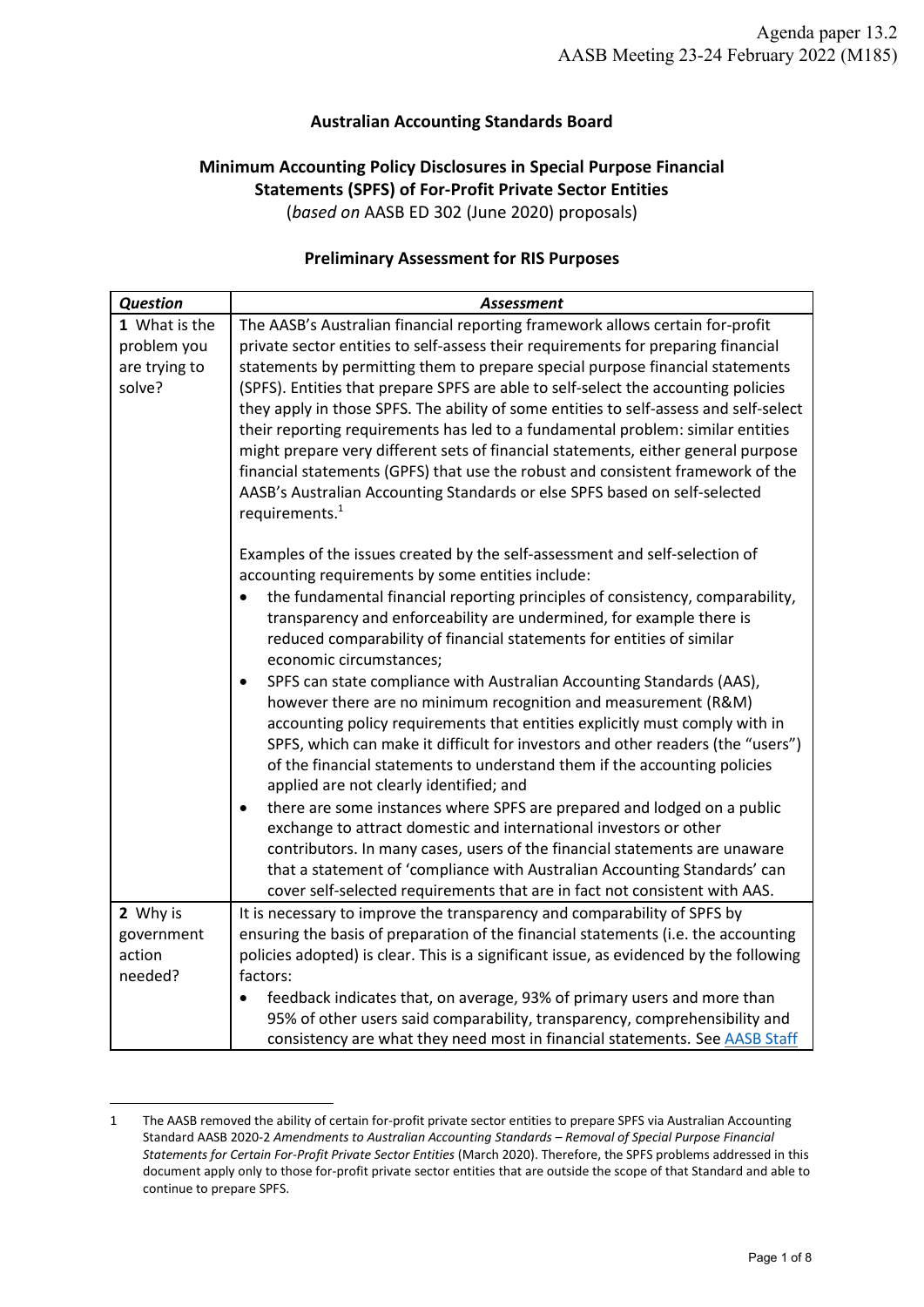| <b>Question</b>              | <b>Assessment</b>                                                                                                                                                                                                                                                                                                                                                                                                                                                                                                                                                                                                                                                                                                                                                                                                                                                                                                                                                                        |
|------------------------------|------------------------------------------------------------------------------------------------------------------------------------------------------------------------------------------------------------------------------------------------------------------------------------------------------------------------------------------------------------------------------------------------------------------------------------------------------------------------------------------------------------------------------------------------------------------------------------------------------------------------------------------------------------------------------------------------------------------------------------------------------------------------------------------------------------------------------------------------------------------------------------------------------------------------------------------------------------------------------------------|
|                              | Paper: For-profit User and Preparer Survey Results (December 2018) <sup>2</sup> , page                                                                                                                                                                                                                                                                                                                                                                                                                                                                                                                                                                                                                                                                                                                                                                                                                                                                                                   |
|                              | 4;<br>the quality of disclosures in a significant number of SPFS is not sufficient for<br>٠<br>users as only 43% of primary users and 56% of other users said they are<br>satisfied with the information presented in SPFS. (AASB Staff Paper, page 4);<br>feedback also indicates that 30% of primary users and 46% of other users<br>$\bullet$<br>were unsure what accounting policies were being applied in SPFS and<br>therefore whether and to what extent recognition and measurement (R&M)<br>requirements in AAS were being applied (AASB Staff Paper, page 11);<br>research reported in AASB Research Report 12 (August 2019) <sup>3</sup> indicates (see<br>page 2) that compliance with AAS was unclear for 34% of for-profit non-<br>disclosing entities lodging SPFS with the Australian Securities and<br>Investments Commission (ASIC). After a detailed, qualitative assessment of<br>the accounting policies of the unclear SPFS, Research Report 12 concluded<br>that: |
|                              | 10% of the total population of SPFS covered by the research did not<br>$\circ$<br>appear to be following all R&M requirements in AAS; and<br>the extent of compliance (or otherwise) with AAS remained unclear for<br>$\circ$<br>14% of the total population.<br>Research Report 12 therefore found that potentially up to 24% of SPFS<br>lodged with ASIC might not comply with the R&M requirements in AAS; and<br>SPFS prepared by other for-profit private sector entities, which are not<br>lodged with ASIC or in many cases any other regulator, are hardly likely to<br>present a better rate of compliance. They are indeed more likely to present a<br>lower rate of compliance, particularly where their financial reporting is<br>unregulated.                                                                                                                                                                                                                               |
|                              | A significant number of for-profit private sector entities will continue to be able<br>to prepare SPFS for the foreseeable future. Additional disclosures therefore are<br>necessary to meet users' stated needs to clearly understand the basis of<br>preparation of for-profit private sector entities' SPFS when they refer to<br>compliance with AAS.                                                                                                                                                                                                                                                                                                                                                                                                                                                                                                                                                                                                                                |
| 3 What policy                | (1) Do nothing.                                                                                                                                                                                                                                                                                                                                                                                                                                                                                                                                                                                                                                                                                                                                                                                                                                                                                                                                                                          |
| options did<br>you consider? | (2) Scope - applicable entities:                                                                                                                                                                                                                                                                                                                                                                                                                                                                                                                                                                                                                                                                                                                                                                                                                                                                                                                                                         |
|                              | (a) Option A – all for-profit private sector entities preparing SPFS, including<br>those preparing financial statements voluntarily;                                                                                                                                                                                                                                                                                                                                                                                                                                                                                                                                                                                                                                                                                                                                                                                                                                                     |
|                              | (b) Option B - all for-profit private sector entities preparing SPFS that are<br>either required by legislation to comply with AAS or accounting<br>standards or that have a non-legislative requirement to comply with AAS                                                                                                                                                                                                                                                                                                                                                                                                                                                                                                                                                                                                                                                                                                                                                              |

<sup>2</sup> AASB Staff Paper *Enhancing the revised* Conceptual Framework *and replacing Special Purpose Financial Statements – For-profit User and Preparer Survey Results*. Primary users of financial statements are investors and analysts, lenders and other creditors.

<sup>3</sup> AASB Research Report 12 *Financial Reporting Practices of For-Profit Entities Lodging Special Purpose Financial Statements*.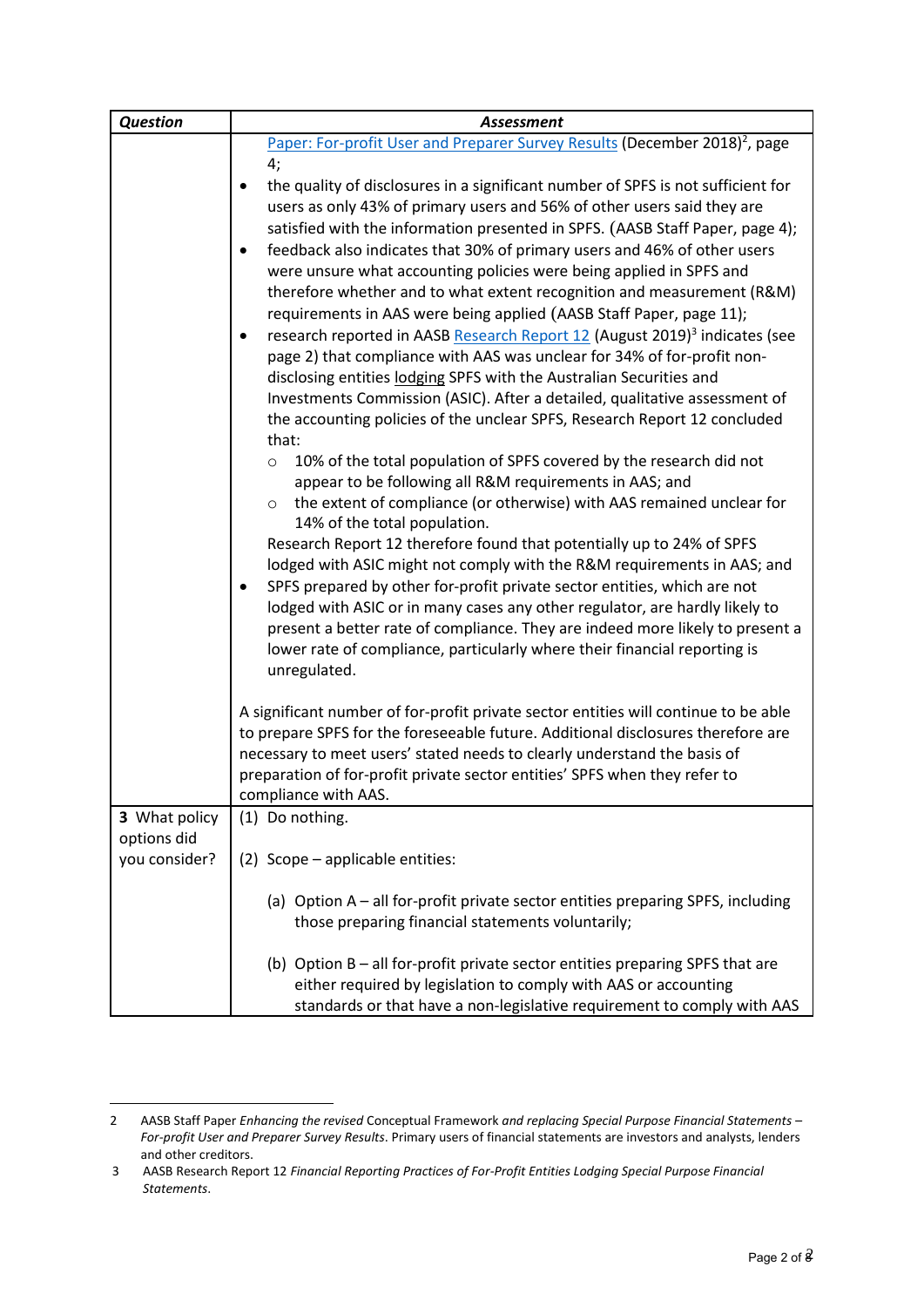| <b>Question</b>                                           | <b>Assessment</b>                                                                                                                                                                                                                                                                                                                                                                                                                                                                                                                                                                                                                                      |
|-----------------------------------------------------------|--------------------------------------------------------------------------------------------------------------------------------------------------------------------------------------------------------------------------------------------------------------------------------------------------------------------------------------------------------------------------------------------------------------------------------------------------------------------------------------------------------------------------------------------------------------------------------------------------------------------------------------------------------|
|                                                           | (provided the document requiring compliance with AAS was created                                                                                                                                                                                                                                                                                                                                                                                                                                                                                                                                                                                       |
|                                                           | before 1 July 2021 and not amended on or after that date); <sup>4</sup> or                                                                                                                                                                                                                                                                                                                                                                                                                                                                                                                                                                             |
|                                                           | (c) Option C - only those for-profit private sector entities preparing SPFS<br>that have a non-legislative requirement to comply with AAS (provided<br>the document requiring compliance with AAS was created before 1 July<br>2021 and not amended on or after that date).                                                                                                                                                                                                                                                                                                                                                                            |
|                                                           | (3) Possible new disclosure requirements for entities preparing SPFS:                                                                                                                                                                                                                                                                                                                                                                                                                                                                                                                                                                                  |
|                                                           | (a) Option $1$ – state whether the entity has applied the consolidation and<br>equity accounting requirements of AAS, given the particular interest of<br>users of SPFS in the structure of groups of entities;                                                                                                                                                                                                                                                                                                                                                                                                                                        |
|                                                           | (b) Option 2 - disclose the material accounting policies applied in the SPFS<br>and state whether those policies comply with the R&M requirements in<br>AAS and, if not, an indication of how the accounting policies applied do<br>not comply with AAS;                                                                                                                                                                                                                                                                                                                                                                                               |
|                                                           | (c) Option $3 - a$ binary statement regarding compliance or non-compliance<br>with all R&M requirements in AAS;                                                                                                                                                                                                                                                                                                                                                                                                                                                                                                                                        |
|                                                           | (d) Option $4 - a$ statement of compliance with all R&M requirements in AAS<br>only when applicable, i.e. no statement would be required if an entity's<br>SPFS did not comply with all the R&M requirements in AAS; or                                                                                                                                                                                                                                                                                                                                                                                                                                |
|                                                           | (e) Option 5 - state whether all R&M requirements of AAS have been<br>applied and, if not, either an indication of how the policies applied do not<br>comply or else that an assessment has not been made, as appropriate.                                                                                                                                                                                                                                                                                                                                                                                                                             |
| 4 What is the<br>likely net<br>benefit of<br>each option? | (1) Do nothing - although this option would result in no additional effort, time<br>or costs for preparers of SPFS, the issues of transparency, comparability and<br>understandability of SPFS for the users would not be addressed. Entities<br>would still be able to state that their SPFS were prepared in compliance with<br>AAS, even though they may not comply with all R&M requirements. This is<br>because most of the AAS do not apply explicitly to SPFS. Users of the<br>financial statements may also continue to be unaware of the accounting<br>policies applied in the SPFS or of any non-compliance with R&M<br>requirements in AAS. |
|                                                           | (2) Scope - applicable entities:                                                                                                                                                                                                                                                                                                                                                                                                                                                                                                                                                                                                                       |
|                                                           | (a) Option A-although the objective of the proposed disclosures is to<br>provide information to users of SPFS about whether or not the entity has<br>complied with all the R&M requirements in AAS, and there would be                                                                                                                                                                                                                                                                                                                                                                                                                                 |

<sup>4</sup> This option would be relevant only if the effective date of any new disclosures preceded the removal of SPFS for certain for-profit private sector entities – that is, if the effective date included periods beginning before 1 July 2021. For periods beginning on or after 1 July 2021, in accordance with AASB 2020-2, entities required by legislation to comply with AAS are no longer able to prepare SPFS and entities required to comply with AAS other than by legislation (e.g. by a constitution or other document) are only able to continue preparing SPFS where the relevant document was created before 1 July 2021 and not amended on or after that date.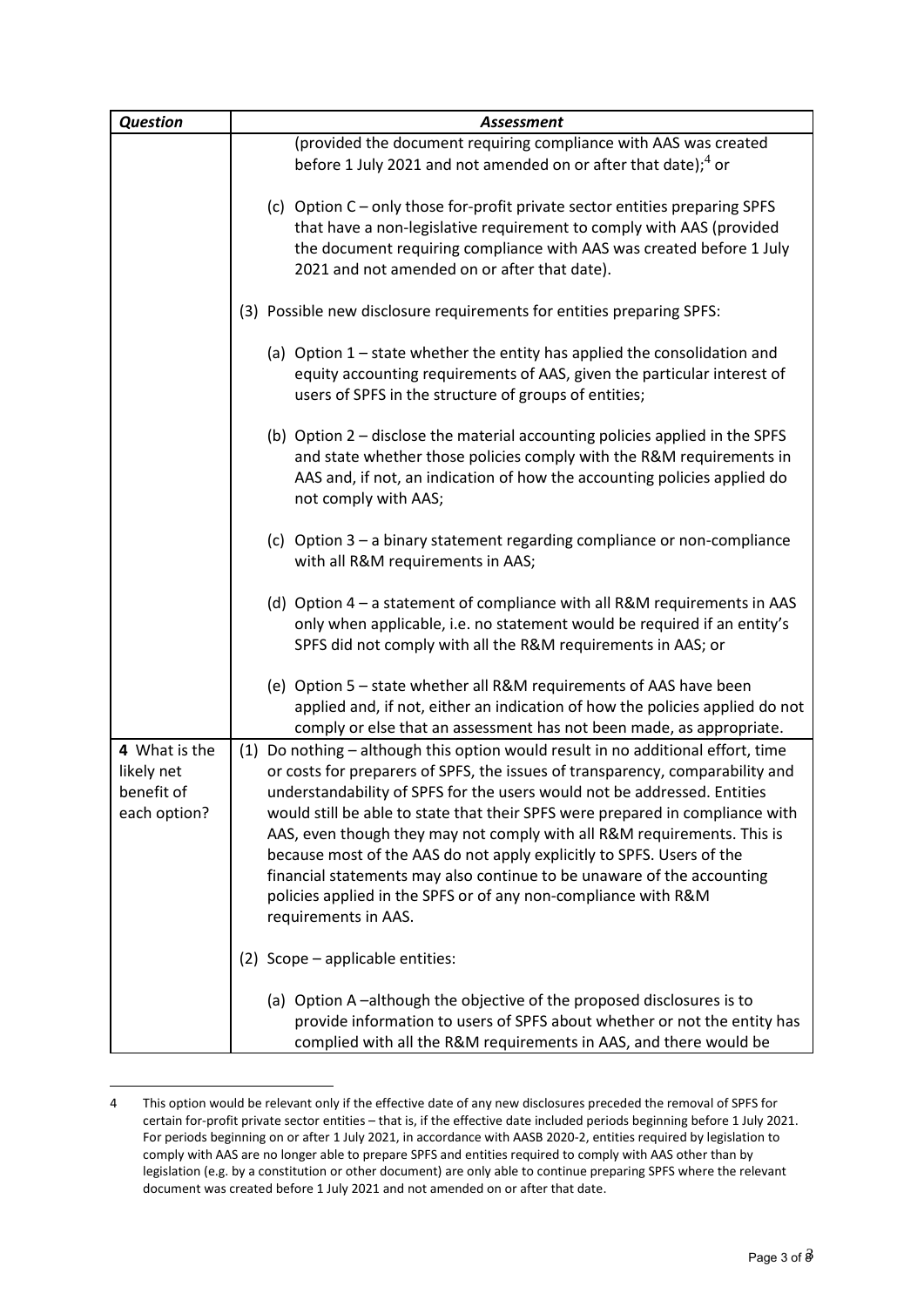| <b>Question</b> | <b>Assessment</b>                                                                                                                                                                                                                                                                                                                                                                                                                                                                                       |
|-----------------|---------------------------------------------------------------------------------------------------------------------------------------------------------------------------------------------------------------------------------------------------------------------------------------------------------------------------------------------------------------------------------------------------------------------------------------------------------------------------------------------------------|
|                 | merit in requiring all for-profit private sector entities preparing SPFS to                                                                                                                                                                                                                                                                                                                                                                                                                             |
|                 | make the disclosure, to do so is not warranted. This is consistent with the                                                                                                                                                                                                                                                                                                                                                                                                                             |
|                 | current scope of AAS and the AASB's role in determining the appropriate                                                                                                                                                                                                                                                                                                                                                                                                                                 |
|                 | accounting framework that should apply where legislation, regulation or                                                                                                                                                                                                                                                                                                                                                                                                                                 |
|                 | other authority requires the preparation of financial statements that                                                                                                                                                                                                                                                                                                                                                                                                                                   |
|                 | comply with AAS.                                                                                                                                                                                                                                                                                                                                                                                                                                                                                        |
|                 | (b) Option B-the AASB's initial proposal in AASB Exposure Draft ED 302<br>Amendments to Australian Accounting Standards - Disclosures in Special<br>Purpose Financial Statements of Certain For-Profit Private Sector Entities<br>(June 2020) was that requiring the disclosures to be made by entities                                                                                                                                                                                                 |
|                 | with a legislative requirement to comply with AAS (including those within<br>the scope of AASB 2020-2) would be of benefit to users and, in normal<br>circumstances, should not be too onerous for preparers. However, the<br>AASB acknowledges the economic impact of COVID-19 has been<br>significant, is ongoing, and could not have been predicted. On that basis,<br>the AASB accepted the practical arguments that the introduction of new                                                        |
|                 | disclosure requirements for one year (e.g. the financial year 2020/21 or<br>the calendar year 2021) for entities within the scope of AASB 2020-2<br>would add some incremental time and cost to preparing the SPFS for<br>only limited benefit. This would be the only year these entities would be<br>required to make the disclosures in their SPFS, before they transitioned<br>to GPFS for subsequent years, as required by AASB 2020-2. <sup>5</sup>                                               |
|                 | For-profit private sector entities preparing SPFS that have a non-<br>legislative requirement to comply with AAS are addressed in Option C, as<br>there is no difference between Options B and C in respect of this group.                                                                                                                                                                                                                                                                              |
|                 | (c) Option C - the AASB acknowledges these entities prepare SPFS for<br>specific users, have no external regulator and in most cases do not lodge<br>their SPFS on the public record. However, these entities will be able to<br>continue to prepare SPFS for the foreseeable future and thus potentially<br>state that their SPFS have been prepared in compliance with AAS when<br>they do not comply with all of the R&M requirements in AAS or else do<br>not make their accounting policies clear. |
|                 | The AASB does not expect the proposed disclosures to be onerous. For-<br>profit entities typically would be expected to have an understanding of<br>their own accounting policies and the R&M requirements in AAS under a<br>good-governance approach to financial reporting, with access to the<br>resources needed to make the necessary accounting policy comparisons.                                                                                                                               |
|                 | However, if an entity considered the costs of preparing additional<br>accounting policy disclosures would be disproportionately high, the<br>entity would have the option of incurring the costs of changing its<br>constituting or other document (such as a trust deed) to remove                                                                                                                                                                                                                     |

<sup>5</sup> ED 302 proposed an effective date of periods ending on or after 30 June 2021. The AASB decided in November 2020 that the Standard resulting from ED 302 should apply to periods beginning on or after 1 July 2021. In substance, those periods can now be covered by specifying an effective date of periods ending on or after 30 June 2022 for new SPFS disclosure requirements.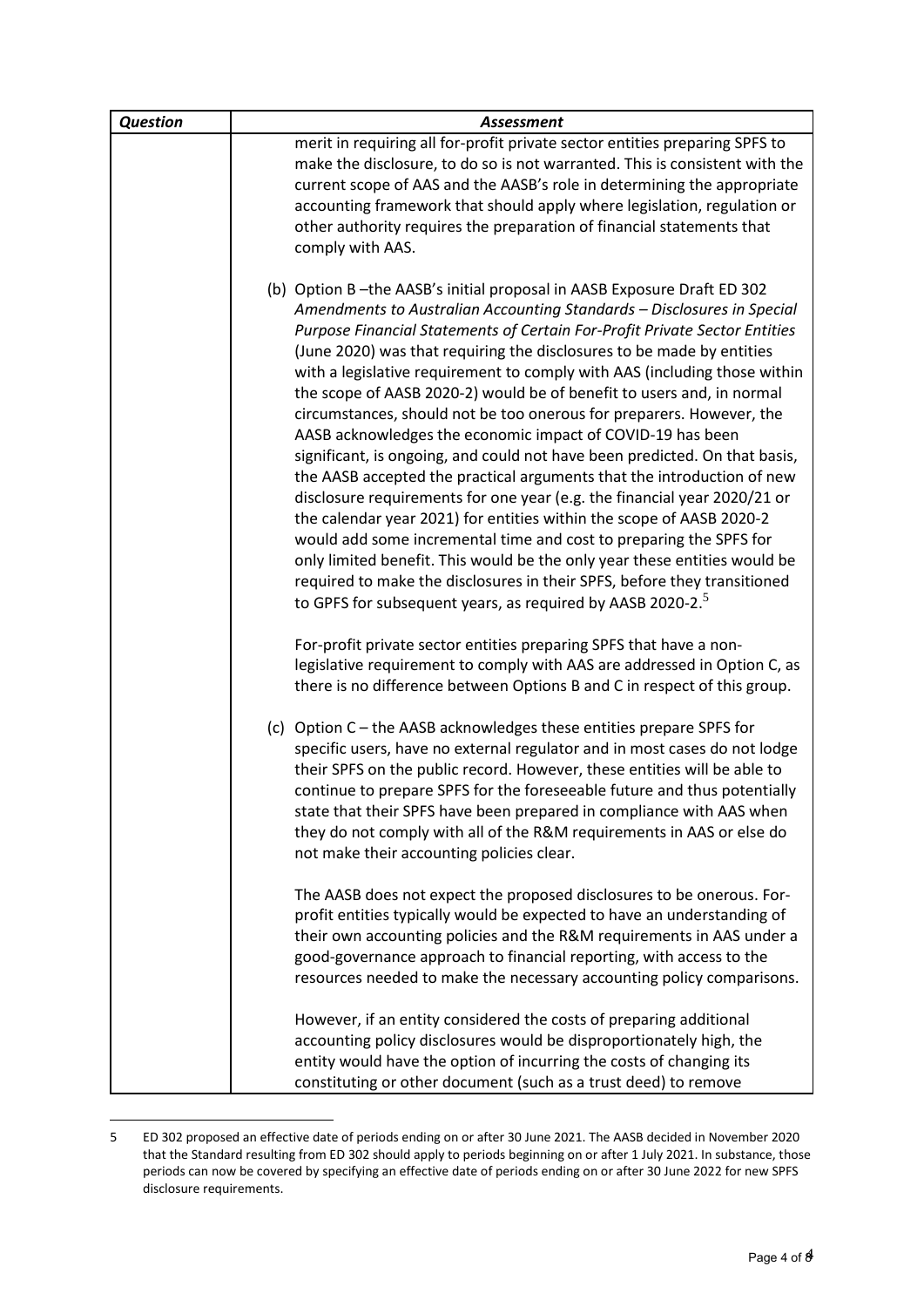| <b>Question</b> | Assessment                                                                                                                                                                                                                                                                                                                                                                                                                                                                                                                                                                                                                                                                                                                                                                                                                                                                                                                                                                                                                                                                                                                                                                        |
|-----------------|-----------------------------------------------------------------------------------------------------------------------------------------------------------------------------------------------------------------------------------------------------------------------------------------------------------------------------------------------------------------------------------------------------------------------------------------------------------------------------------------------------------------------------------------------------------------------------------------------------------------------------------------------------------------------------------------------------------------------------------------------------------------------------------------------------------------------------------------------------------------------------------------------------------------------------------------------------------------------------------------------------------------------------------------------------------------------------------------------------------------------------------------------------------------------------------|
|                 | references to AAS, and thereby exclude itself from the scope of the                                                                                                                                                                                                                                                                                                                                                                                                                                                                                                                                                                                                                                                                                                                                                                                                                                                                                                                                                                                                                                                                                                               |
|                 | proposals.                                                                                                                                                                                                                                                                                                                                                                                                                                                                                                                                                                                                                                                                                                                                                                                                                                                                                                                                                                                                                                                                                                                                                                        |
|                 | (3) Possible new disclosure requirements for entities preparing SPFS:                                                                                                                                                                                                                                                                                                                                                                                                                                                                                                                                                                                                                                                                                                                                                                                                                                                                                                                                                                                                                                                                                                             |
|                 |                                                                                                                                                                                                                                                                                                                                                                                                                                                                                                                                                                                                                                                                                                                                                                                                                                                                                                                                                                                                                                                                                                                                                                                   |
|                 | (a) Option 1 – the AASB previously concluded for not-for-profit entities in<br>similar circumstances that disclosures about interests in other entities<br>are important to users. <sup>6</sup> Although there may be some additional costs to<br>for-profit entities to determine whether they have accounted for their<br>interests in other entities in accordance with AAS, the additional<br>disclosures would provide useful information for the users of the<br>financial statements. However, this is only one area of accounting<br>policies that would be of interest to users and therefore is of limited (but<br>fundamental) benefit.                                                                                                                                                                                                                                                                                                                                                                                                                                                                                                                                |
|                 | (b) Option 2 – there is currently no AAS requirement for for-profit entities<br>preparing SPFS to disclose information about the material accounting<br>policies applied or the extent of their compliance or otherwise with the<br>R&M requirements in AAS. Accordingly, the transparency and<br>comparability of SPFS is compromised. Disclosing the accounting policies<br>and whether or not an entity complies with all R&M requirements in AAS<br>(and, if they do not comply, disclosing an indication of how they do not<br>comply), is necessary for the users of the SPFS to be most informed.<br>Although requiring entities to assess their compliance with the R&M<br>requirements in AAS would increase costs to preparers, as noted above<br>(see Option C) the AASB considers that for-profit entities typically would<br>be expected to have an understanding of their own accounting policies<br>and the R&M requirements in AAS under a good-governance approach to<br>financial reporting. Furthermore, they are expected to have access to the<br>resources necessary to make the required accounting policy comparisons<br>if they haven't already done so. |
|                 | (c) Option 3 – this option would add a similar level of costs to preparers as<br>Option 2. This is because in order for them to determine whether or not<br>they have complied with R&M requirements in preparing their SPFS, an<br>entity would need to compare each material accounting policy with the<br>R&M requirements in AAS. However, a binary disclosure is not expected<br>to be very useful to users of SPFS as they would not be able to discern<br>the reasons for or extent of non-compliance where that was stated<br>without further information.                                                                                                                                                                                                                                                                                                                                                                                                                                                                                                                                                                                                                |
|                 | (d) Option 4 – this option would add a similar level of costs to preparers as<br>Options 2 and 3, as entities would still be required to determine whether<br>or not their accounting policies comply with R&M requirements in AAS.<br>As with Option 3, users would not be able to discern the reasons for or                                                                                                                                                                                                                                                                                                                                                                                                                                                                                                                                                                                                                                                                                                                                                                                                                                                                    |

<sup>6</sup> AASB 2019-4 *Amendments to Australian Accounting Standards – Disclosure in Special Purpose Financial Statements of Not-for-Profit Private Sector Entities on Compliance with Recognition and Measurement Requirements* (November 2019) requires disclosures in the SPFS of not-for-profit entities regarding the application of consolidation and equity accounting requirements, if assessed by the entity.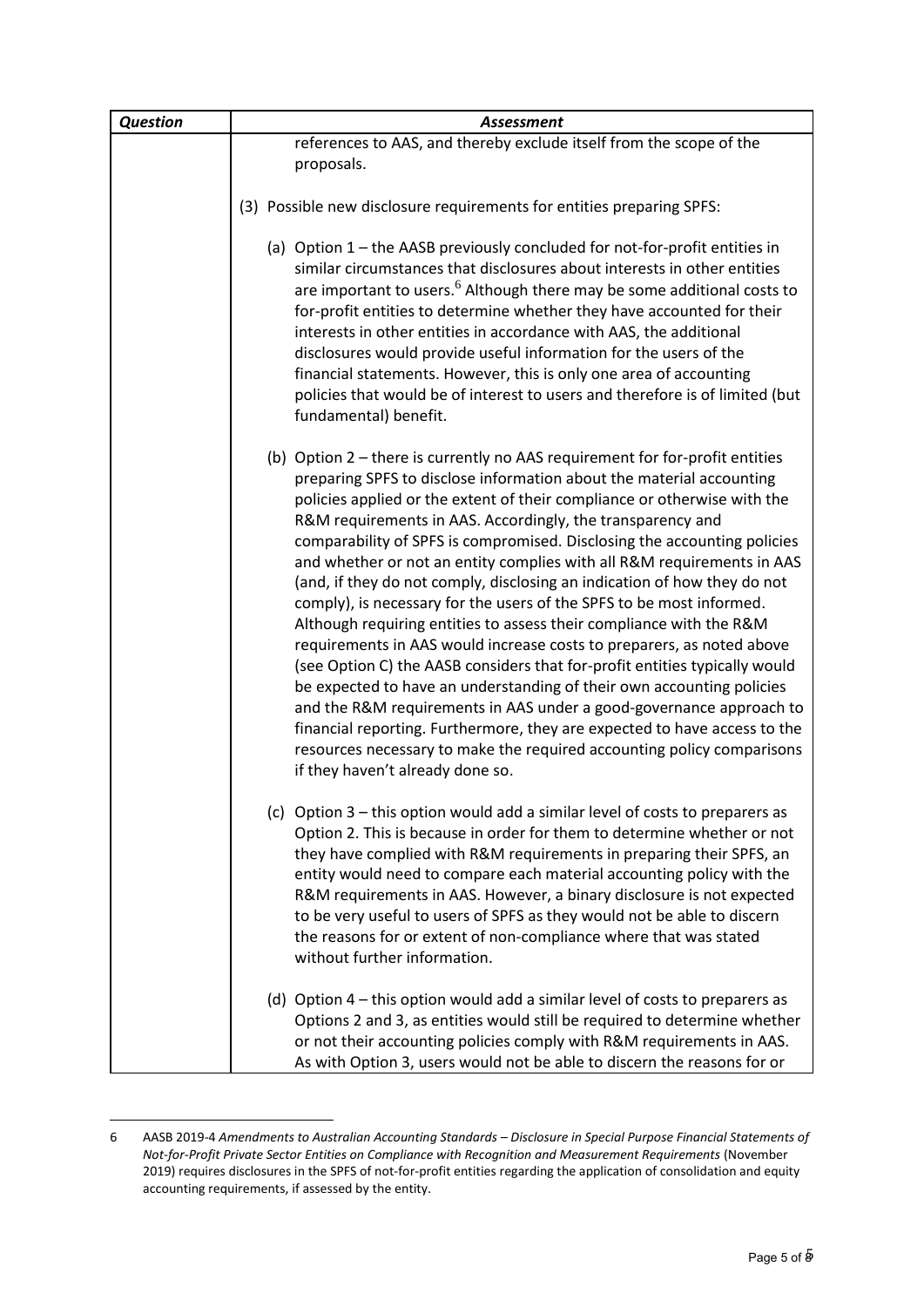| <b>Question</b>                                                                        | <b>Assessment</b>                                                                                                                                                                                                                                                                                                                                                                                                                                                                                                                                                                                                                                                                                                                                                                                                                                                                                                                                                                                                                                                                                                                                                                              |
|----------------------------------------------------------------------------------------|------------------------------------------------------------------------------------------------------------------------------------------------------------------------------------------------------------------------------------------------------------------------------------------------------------------------------------------------------------------------------------------------------------------------------------------------------------------------------------------------------------------------------------------------------------------------------------------------------------------------------------------------------------------------------------------------------------------------------------------------------------------------------------------------------------------------------------------------------------------------------------------------------------------------------------------------------------------------------------------------------------------------------------------------------------------------------------------------------------------------------------------------------------------------------------------------|
|                                                                                        | extent of non-compliance if no statement of compliance was made and                                                                                                                                                                                                                                                                                                                                                                                                                                                                                                                                                                                                                                                                                                                                                                                                                                                                                                                                                                                                                                                                                                                            |
|                                                                                        | no further information was disclosed in the SPFS.                                                                                                                                                                                                                                                                                                                                                                                                                                                                                                                                                                                                                                                                                                                                                                                                                                                                                                                                                                                                                                                                                                                                              |
|                                                                                        | (e) Option 5-in considering this option, the AASB acknowledges that there<br>may be some merit in allowing for-profit entities to disclose that they<br>have not assessed the extent of compliance with the R&M requirements<br>in AAS, as it had done previously for not-for-profit entities under AASB<br>2019-4. However, although preparers would incur minimal costs if they<br>are able to state merely that they have not assessed compliance with<br>those R&M requirements, such a statement would provide little useful<br>information to the users of the SPFS.                                                                                                                                                                                                                                                                                                                                                                                                                                                                                                                                                                                                                     |
|                                                                                        | Furthermore, the AASB considers that for-profit entities typically would<br>be expected to have access to the resources needed to make the<br>necessary accounting policy comparisons and should have an<br>understanding of their own accounting policies and the R&M<br>requirements in AAS under a good-governance approach to financial<br>reporting.                                                                                                                                                                                                                                                                                                                                                                                                                                                                                                                                                                                                                                                                                                                                                                                                                                      |
|                                                                                        | The AASB also considered that although many of these entities may be<br>small in size, they typically would not have overly complex transactions<br>and accounting policies, and their assessment of compliance should<br>therefore be relatively straightforward.                                                                                                                                                                                                                                                                                                                                                                                                                                                                                                                                                                                                                                                                                                                                                                                                                                                                                                                             |
| 5 Who did<br>you consult<br>about these<br>options and<br>how did you<br>consult them? | The AASB consulted with key stakeholders, including preparers, users,<br>professional bodies, regulators and professional services firms (accountants and<br>auditors).                                                                                                                                                                                                                                                                                                                                                                                                                                                                                                                                                                                                                                                                                                                                                                                                                                                                                                                                                                                                                        |
|                                                                                        | The consultation included conducting user and preparer feedback surveys (see<br>footnote 2), webinars, and roundtable events in various States and issuing the<br>following consultation documents for public comment:<br>Invitation to Comment ITC 39 Applying the IASB's Revised Conceptual<br>Framework and Solving the Reporting Entity and Special Purpose Financial<br>Statement Problems (May 2018) - 33 comment letters were received on<br>these broad proposals;<br>AASB Exposure Draft ED 293 Amendments to Australian Accounting<br>Standards - Disclosure in Special Purpose Financial Statements of Compliance<br>with Recognition and Measurement Requirements (July 2019) - 14 comment<br>letters were received;<br>AASB Exposure Draft ED 297 Removal of Special Purpose Financial<br>Statements for Certain For-Profit Private Sector Entities (August 2019) - 19<br>comment letters were received; and<br>AASB Exposure Draft ED 302 Amendments to Australian Accounting<br>Standards - Disclosures in Special Purpose Financial Statements of Certain<br>For-Profit Private Sector Entities (June 2020) - 13 comment letters were<br>received on these specific proposals. |
| 6 What is the                                                                          | The AASB considers the most appropriate scope (applicable entities) option is                                                                                                                                                                                                                                                                                                                                                                                                                                                                                                                                                                                                                                                                                                                                                                                                                                                                                                                                                                                                                                                                                                                  |
| best option                                                                            | Option C. Only those for-profit private sector entities preparing SPFS that have a                                                                                                                                                                                                                                                                                                                                                                                                                                                                                                                                                                                                                                                                                                                                                                                                                                                                                                                                                                                                                                                                                                             |
| from those<br>you have<br>considered?                                                  | non-legislative requirement to comply with AAS (provided the document<br>requiring compliance with AAS was created before 1 July 2021 and not amended                                                                                                                                                                                                                                                                                                                                                                                                                                                                                                                                                                                                                                                                                                                                                                                                                                                                                                                                                                                                                                          |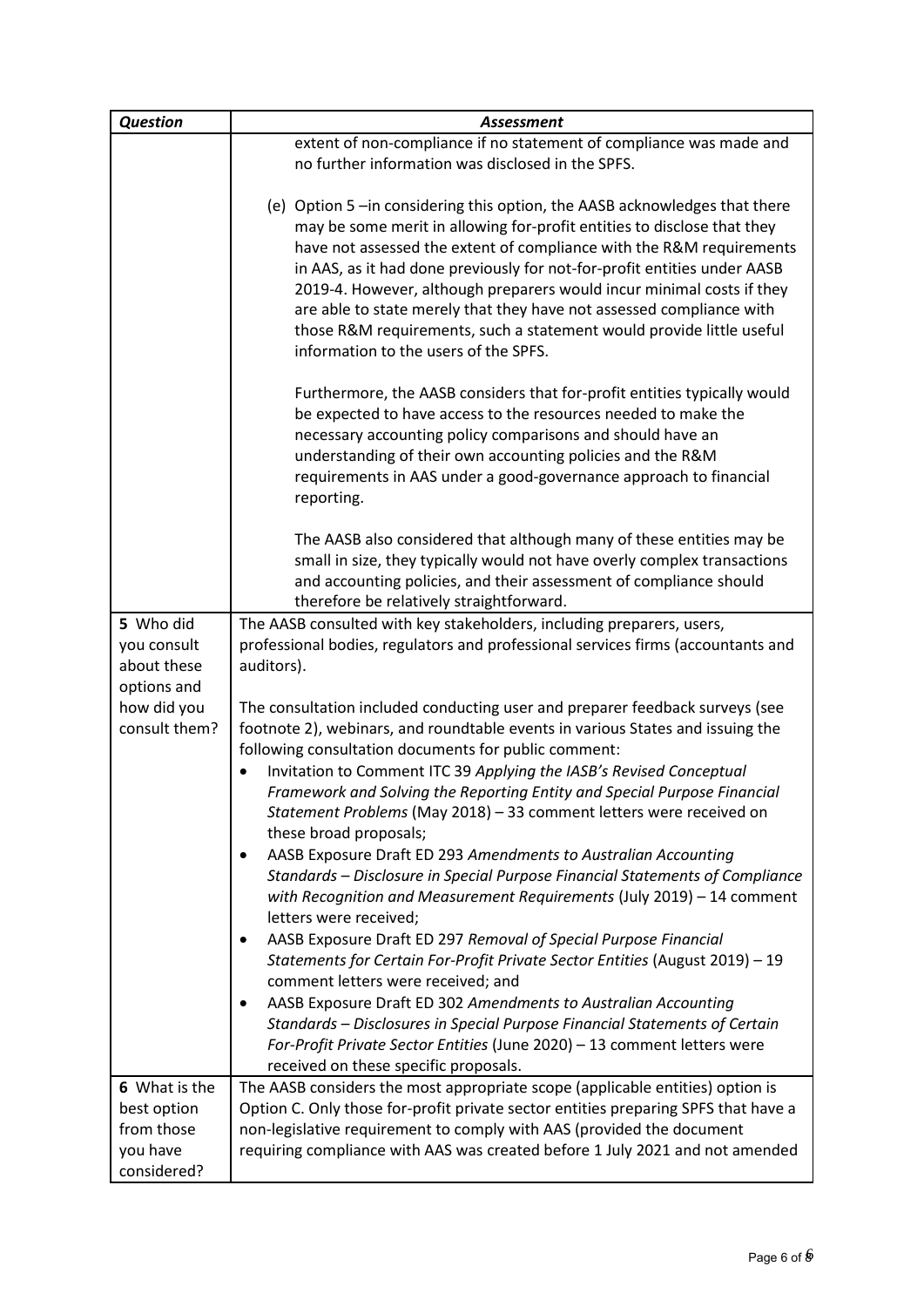| <b>Question</b>                                                          | <b>Assessment</b>                                                                                                                                                                                                                                                                                                                                                                                                                                                                                                                                                                                                                                                                                                                                                                            |
|--------------------------------------------------------------------------|----------------------------------------------------------------------------------------------------------------------------------------------------------------------------------------------------------------------------------------------------------------------------------------------------------------------------------------------------------------------------------------------------------------------------------------------------------------------------------------------------------------------------------------------------------------------------------------------------------------------------------------------------------------------------------------------------------------------------------------------------------------------------------------------|
|                                                                          | on or after that date) would be required to comply with the proposed new                                                                                                                                                                                                                                                                                                                                                                                                                                                                                                                                                                                                                                                                                                                     |
|                                                                          | disclosure requirements.                                                                                                                                                                                                                                                                                                                                                                                                                                                                                                                                                                                                                                                                                                                                                                     |
|                                                                          | The AASB considers the most appropriate disclosure requirement approach is to<br>adopt both Option 1 and Option 2. This would require applicable entities to<br>disclose the material accounting policies applied in the SPFS and whether or not<br>they comply with the R&M requirements in AAS, including consolidation and<br>equity accounting in respect of their interests in other entities. Some entities<br>may already disclose this information in their SPFS.                                                                                                                                                                                                                                                                                                                    |
|                                                                          | As noted previously, the AASB does not consider the proposed disclosures to be<br>onerous. For-profit entities within the scope of the proposals typically would be<br>expected to have access to the resources needed to make the necessary<br>accounting policy assessments and should therefore have an understanding of<br>the R&M requirements in AAS. Therefore, any additional costs would not be<br>expected to be significant and would be expected largely to be eliminated after<br>the initial adoption of the proposals (i.e. the AASB expects there would be<br>minimal ongoing costs after the first year of implementation). Requiring an entity<br>to disclose its material accounting policies is not onerous as it is information that<br>is already known to the entity. |
|                                                                          | The AASB notes that Options 1 and 2 together (like the other disclosure options)<br>would not require an entity to make any changes to its accounting policies.<br>However, the disclosures would provide the most useful information of all of the<br>disclosure options, resulting in significant improvements in the information<br>provided to users of SPFS.                                                                                                                                                                                                                                                                                                                                                                                                                            |
|                                                                          | The AASB considers that the proposed disclosures under Options 1 and 2 are a<br>proportionate approach to addressing the problems associated with SPFS<br>reporting. The AASB's initial proposals in ITC 39 were to remove the ability of all<br>for-profit private sector entities that had a requirement to comply with<br>Australian Accounting Standards to prepare SPFS. However, the AASB<br>acknowledged that certain entities within that group (those in Option C) typically<br>prepare financial statements for specific users (who may have the ability to<br>command the information that they require), have no external regulator and<br>often do not lodge the SPFS on the public record.                                                                                     |
|                                                                          | For these reasons, the AASB considers it is appropriate to provide some form of<br>relief to these entities by allowing them to continue to prepare SPFS (subject to<br>meeting certain criteria), instead of requiring them to prepare GPFS. However,<br>the AASB also considers it is necessary to improve SPFS reporting by these<br>entities and considers the proposed Options 1 and 2 disclosures to be a<br>proportionate response that balances user needs and costs to be incurred by<br>preparers.                                                                                                                                                                                                                                                                                 |
| 7 How will<br>you<br>implement<br>and evaluate<br>your chosen<br>option? | The AASB's chosen option would be implemented through amendments to<br>Australian Accounting Standards AASB 1054 Australian Additional Disclosures<br>and AASB 1057 Application of Australian Accounting Standards. These<br>amendments would be followed up with educational materials to ensure<br>relevant entities and stakeholders are aware of and understand the amendments<br>and the potential effect on their SPFS.                                                                                                                                                                                                                                                                                                                                                                |